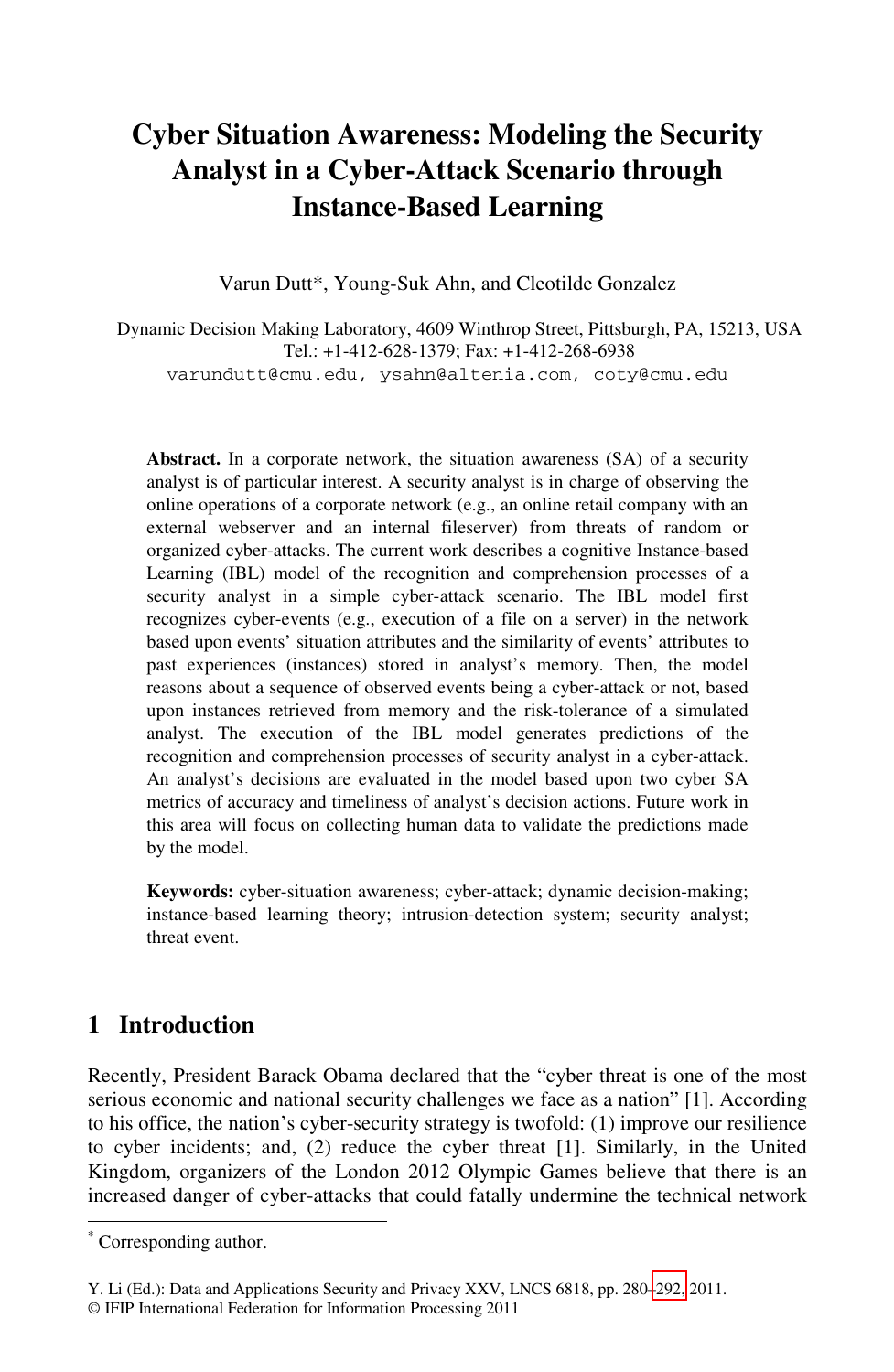that supports everything from recording world records to relaying results to commentators at the Games [2]. At the lowest level, meeting both the objectives of the Whitehouse and those of the organizers of the Olympic Games in a corporate network requires cyber situation-awareness (SA), a three stage process which includes: recognition (or the awareness of the current situation in the network); comprehension (or the awareness of malicious behavior in the current situation in the network); and, projection (assessment of possible future courses of action resulting from the current situation in the network) [3, 4].

In cyber SA, the ability of a security system to protect itself from a cyber-attack without any interventions from a human decision-maker is still a distant dream [5]. Thus, the role of human decision-makers in security systems is one that is crucial and indispensible [6, 7]. A key role in the cyber-security process is that of a security analyst: a decision-maker who is in charge of observing the online operations of a corporate network (e.g., an online retail company with an external webserver and an internal fileserver) from threats of random or organized cyber-attacks. The purpose of this paper will be to describe a cognitive model of the recognition and comprehension processes of a security analyst, where the model is based on the Instance-Based Learning Theory (IBLT, hereafter, IBL model) [8]. Furthermore, we evaluate the IBL model of the security analyst using two cyber SA measures: accuracy and timeliness [5]. The IBLT is well suited to modeling the decisions of a security analyst as the theory provides a generic decision-making process that starts by recognizing and generating experiences through interaction with a changing decision environment, and closes with the reinforcement of experiences that led to good decision outcomes through feedback from the decision environment.

### **2 A Simple Scenario of a Cyber Attack**

The cyber-infrastructure in a corporate network typically consists of a webserver and a fileserver [9, 10]. The webserver handles customer interactions on a company's webpage. However, the fileserver handles the working of many workstations that are internal to the company and that allow company employees to do their daily operations. A bidirectional firewall (firewall 1 in Figure 1) protects the path between the webserver and the company's website on the Internet. Thus, firewall 1 allows both the incoming "request" traffic and the outgoing "response" traffic between the company's website and the webserver. Another firewall (firewall 2 in Figure 1) protects the path between the webserver and the fileserver. Firewall 2 is a much stronger firewall than the firewall 1 as it only allows a very limited Network File System (NFS) access of the fileserver from the webserver, but an easy access of the webserver from the fileserver (this latter access allows company employees to make changes on the webserver that would later show-up on the company's website). For this cyber-infrastructure, attackers follow a sequence of an "island-hopping" attack[5, pg. 30], where the webserver is compromised first, and then the webserver is used to originate attacks on the fileserver and other company workstations (the workstations are directly connected to the fileserver).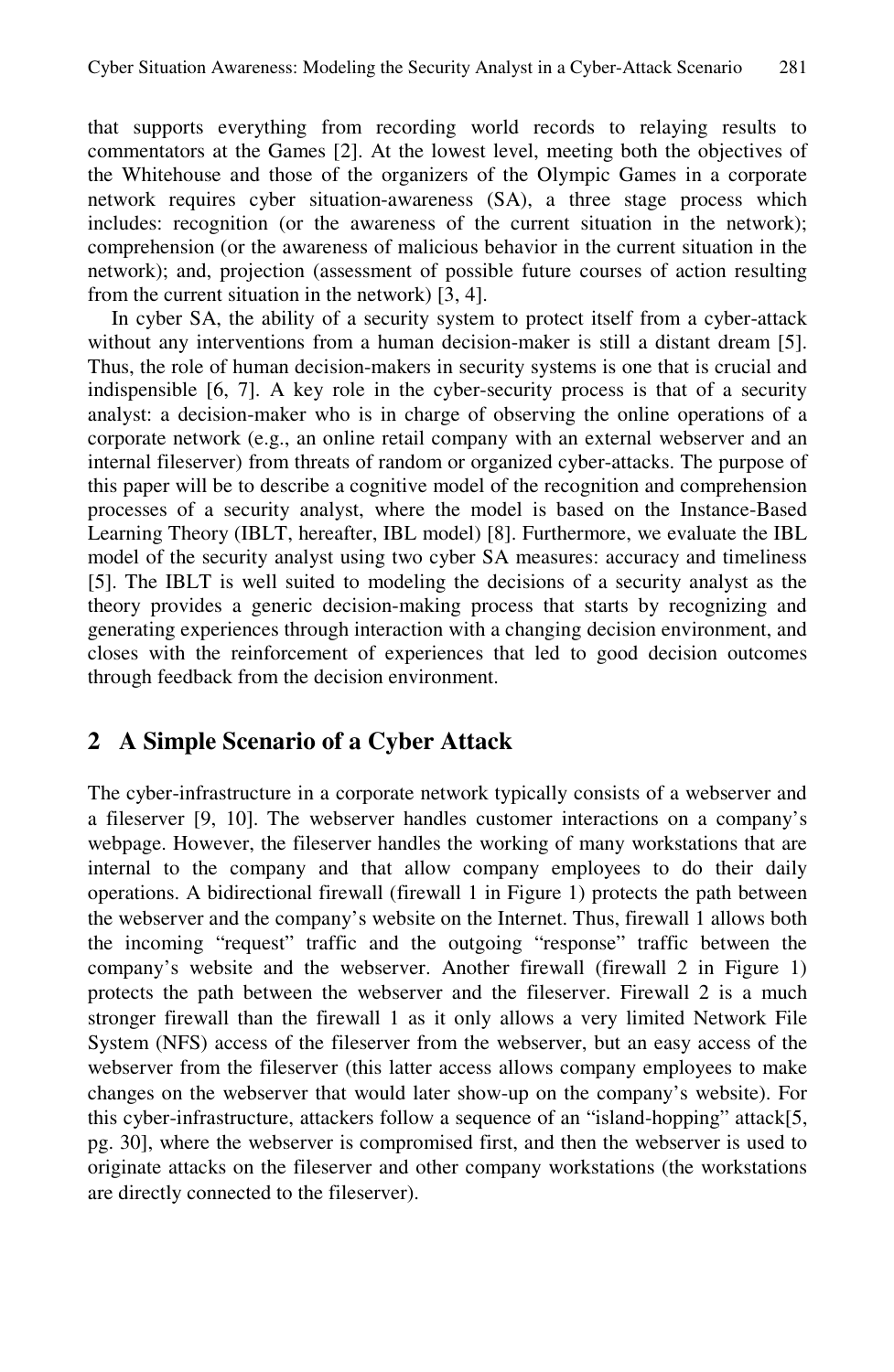

**Fig. 1.** A simple scenario of a cyber-attack. The attacker (shown as a black person) tries to gain access of a company's fileserver indirectly through the company's webserver. Source: [10].

Ou et al. [9] and Xie et al. [10] defined a simple scenario of an island-hopping cyber-attack within the cyber-infrastructure discussed above (see Figure 1). In the simple scenario, a security analyst is expose to a sequence of 25 network events (consisting of both threat and non-threat events) whose nature (threat or non-threat) is not precisely known to a security analyst. Out of the total of 25 events, there are 8 predefined threat events in the sequence that are initiated by an attacker. The attacker, through some of these 8 events, first compromises the webserver by remotely exploiting vulnerability on the webserver and getting a local access to the webserver. If the cyber-attack remains undetected by the security analyst by the  $8<sup>th</sup>$  event out of a total of 25 events, then the attacker gains full access of the webserver. Since typically in a corporate network and in the simple scenario, a webserver is allowed to access the fileserver through only a NFS event, the attacker then modifies data on the fileserver through the vulnerability in the NFS event. If the cyber-attack remains undetected by the security analyst by the  $11<sup>th</sup>$  event out of a total of 25, then the attacker gains full access of the file server. Once the attacker gets an access to modify files on the fileserver, he then installs a Trojan-horse program (i.e., a virus) in the executable binaries on fileserver that is used by different workstations (event  $19<sup>th</sup>$  out of 25). The attacker can now wait for an innocent user on a workstation to execute the virus program and obtain control of user's workstation (event  $21<sup>st</sup>$  out of 25).

During the course of the simple scenario, a security analyst is able to observe all the 25 events corresponding to file executions and packets of information transmitted on and between the webserver, fileserver, and different workstations. He is also able to observe alerts that correspond to some network events using an intrusion-detection system (IDS) [5]. The IDS raises an alert for a suspicious file execution or a packet transmission event that is generated on the corporate network. However, among the alerts generated by the IDS in the simple scenario, there is both a false-positive and a false-negative alert and one alert that correspond to the  $8<sup>th</sup>$  event, but which is received by the analyst after the  $13<sup>th</sup>$  event in the sequence (i.e., a time delayed alert).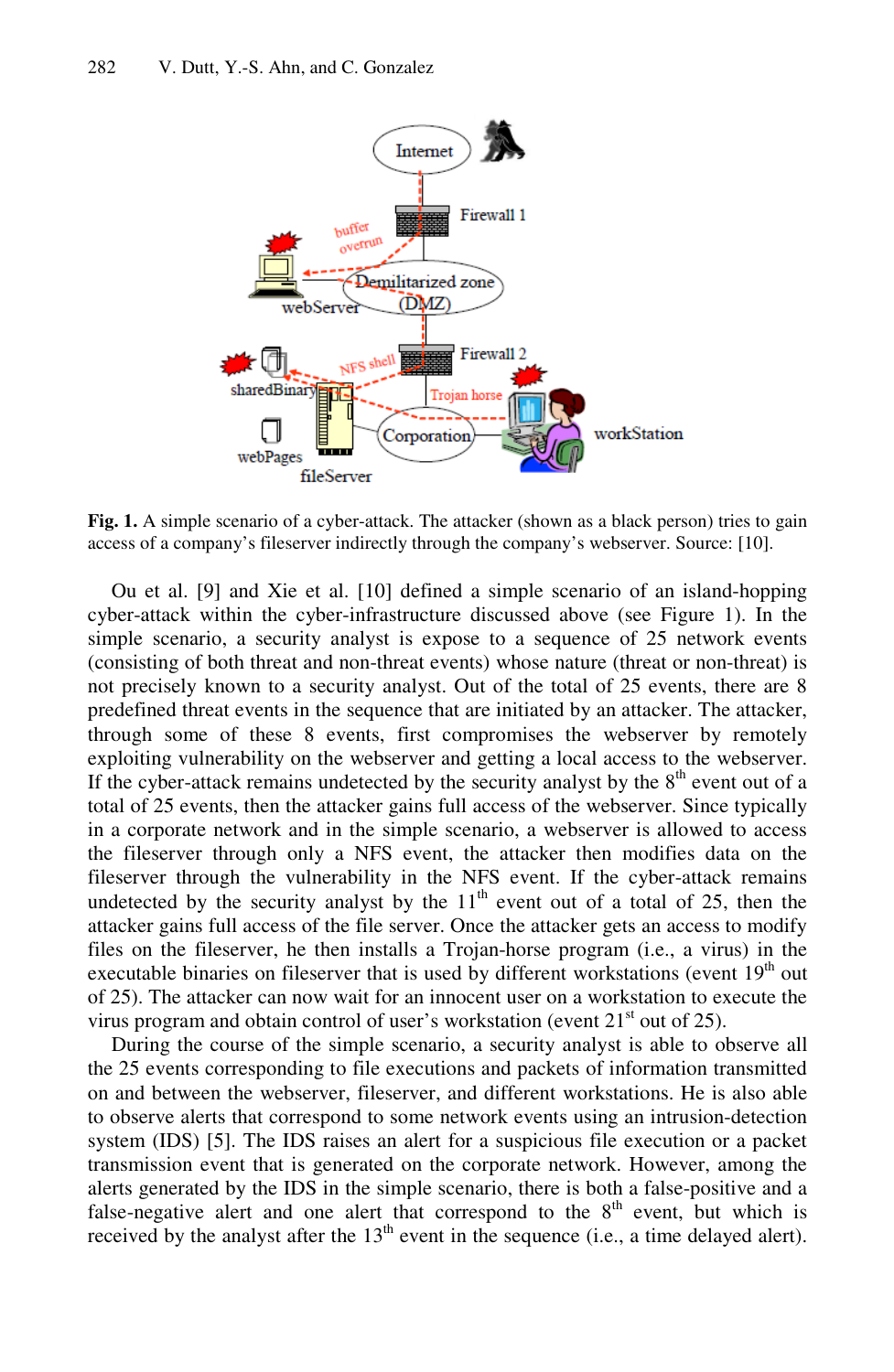Most importantly, due to the absence of a precise alert corresponding to a potential threat event, the analyst does not have precise information on whether a network event and its corresponding alert (from the IDS) are initiated by an attacker or by an innocent company employee. Even through the analyst lacks this precise information, he needs to decide, at the earliest possible and most accurately, whether the sequence of events in the simple scenario constitutes a cyber-attack. The earliest possible or proportion of timeliness is determined by subtracting the percentage of events seen by the analyst before he makes a decision about cyber-attack in the simple scenario to the total number of events (25) in the scenario from 100%. The accuracy of the analyst is determined by whether the analyst's decision was to ignore the sequence of events or declare a cyber-attack based upon the sequence of observed network events.

### **3 Motivation**

Prior literature has shown that the SA of a security analyst is a function of the a priori experiences and knowledge level of the analyst about a cyber-attack scenario [5], and the willingness of the analyst to take risks, i.e., analyst's risk-tolerance [11, 12]. Prior research in judgment and decision making (JDM) has also discussed how our prior experiences of events in the environment shape our decision choices [13, 14]. Typically, having a greater number of bad experiences in memory about an activity makes a decision-maker avoid the activity; whereas, good experiences with an activity boost the likelihood of a decision-maker to undertake the same activity [13, 14]. Although there is abundant literature that discusses the role of prior experiences in general and the relevance of risk-tolerance in network security, there exists lack of a study that empirically investigates the role of both these factors together on the SA of a security analyst.

We believe that an analyst's correct and timely classification of a sequence of network events in the simple scenario as a cyber-attack or not, is based upon the following two factors:

1. The knowledge level of the analyst in terms of the mix of experiences stored in analyst's memory, and,

2. The analyst's risk-tolerance level, i.e., the willingness of an analyst to classify a sequence of events as a cyber-attack.

The above two factors as well as many other cognitive factors that may limit on enhance the cyber-SA of an analyst can be studied through computational cognitive modeling. In this paper, we use IBLT to develop a model of the security analyst and we assess the effects on the two factors on the accuracy and timeliness of the analyst to detect a cyber-attack in the simple scenario.

### **4 Instance-Based Learning Theory (IBLT) and IBL Model of Security Analyst**

IBLT is a theory of how people make decisions from experience in a dynamic task [8]. In the past, computational models based on IBLT have proven to be accurate in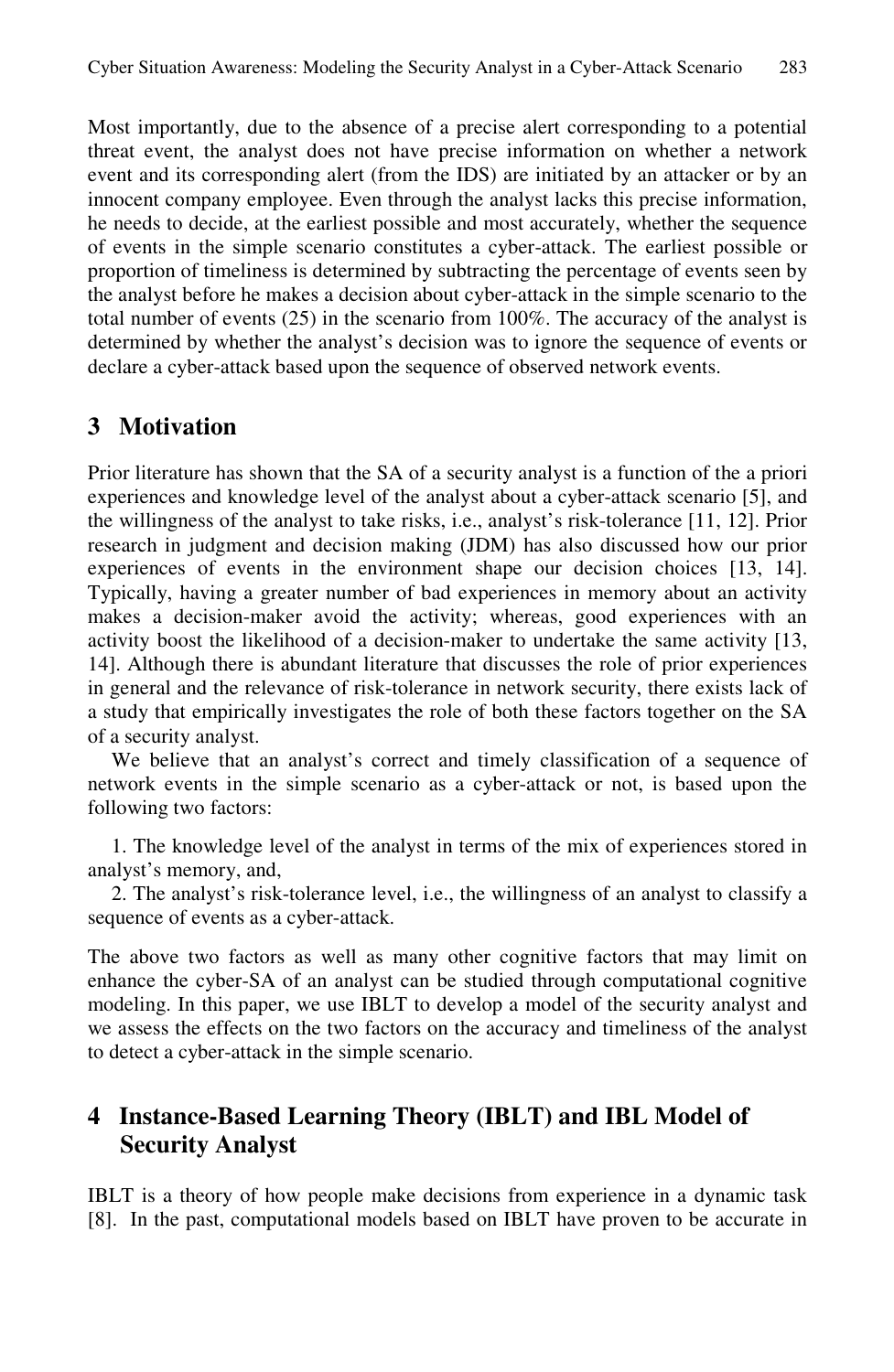generating predictions of human behavior in many dynamic-decision making situations like those faced by the security analyst [15, 16].

IBLT proposes that people represent every decision making situation as *instances* that are stored in memory. For each decision-making situation, an instance is retrieved from memory and reused depending on the similarity of the current situation's attributes to the attributes stored in instances in memory. An instance in IBLT is composed of three parts: situation (S) (the knowledge of situation attributes in a situation event), decision (D) (the course of action to take for a situation event), and utility (U) (i.e., a measure of the goodness of a decision made or the course of action taken for a situation event).

In the case of the decision situations faced by the security analyst, these attributes are those that characterize potential threat events in a corporate network and that needs to be investigated continuously by the analyst. The situation attributes that characterize potential threat events in the simple scenario are the *IP* address of the location (webserver, fileserver, or workstation) where the event took place, the *directory* location in which the event took place, whether the IDS raised an *alert* corresponding to the event, and whether the *operation* carried out as part of the event (e.g., a file execution) by a user of the network succeeded or failed.

In the IBL model of the security analyst, an instance's S slots refers to the situation attributes defined above; the D slot refers to the decision, i.e., whether to classify a sequence of events as constituting a cyber-attack or not; and, the U slot refers to the accuracy of the classification of an situation as a threat. IBLT proposes five mental phases in a closed-loop decision making process: recognition, judgment, choice, execution, and feedback (see Figure 2). The five decision phases of IBLT represent a complete learning cycle where the theory explains how knowledge is acquired, reused, and learnt by human decision-makers. Because the focus of this study is on the recognition and comprehension process in the SA of a security analyst, we will only focus on and discuss the recognition, judgment, choice, and execution phases in the IBLT (for details on the feedback phase, refer to [8, 15]). In addition to the IBLT's decision-making process, IBLT borrowed some of the proposed statisticallearning mechanisms from a popular cognitive architecture called ACT-R [17, 18]. Thus, most of the previous cognitive models that have used IBLT were developed within the ACT-R architecture.

The IBLT's process starts in the recognition phase in search for alternatives and classification of the current situation as *typical* or *atypical*. The current situation is typical if there are memories of similar situations (i.e., instances of previous trials that are similar enough to the current situation). If the situation is typical, then in the judgment phase, the most similar instance is retrieved from memory and is used in determining the value of the expected utility of the situation being evaluated. In the IBL model of the security analyst, the decision alternatives refer to whether a sequence of events constitutes a cyber-attack or not. For the model, the determination of the utility in the judgment phase means whether to comprehend a potential network event as a threat to the network or not. The actual determination of the utility is based upon the value in the utility slot of an instance retrieved from memory. The decision to retrieve an instance from memory for a situation event is determined based upon a comparison of the instance's memory strength, called *activation*. Thus, an instance is retrieved from memory if the instance has the highest activation among all instances in memory.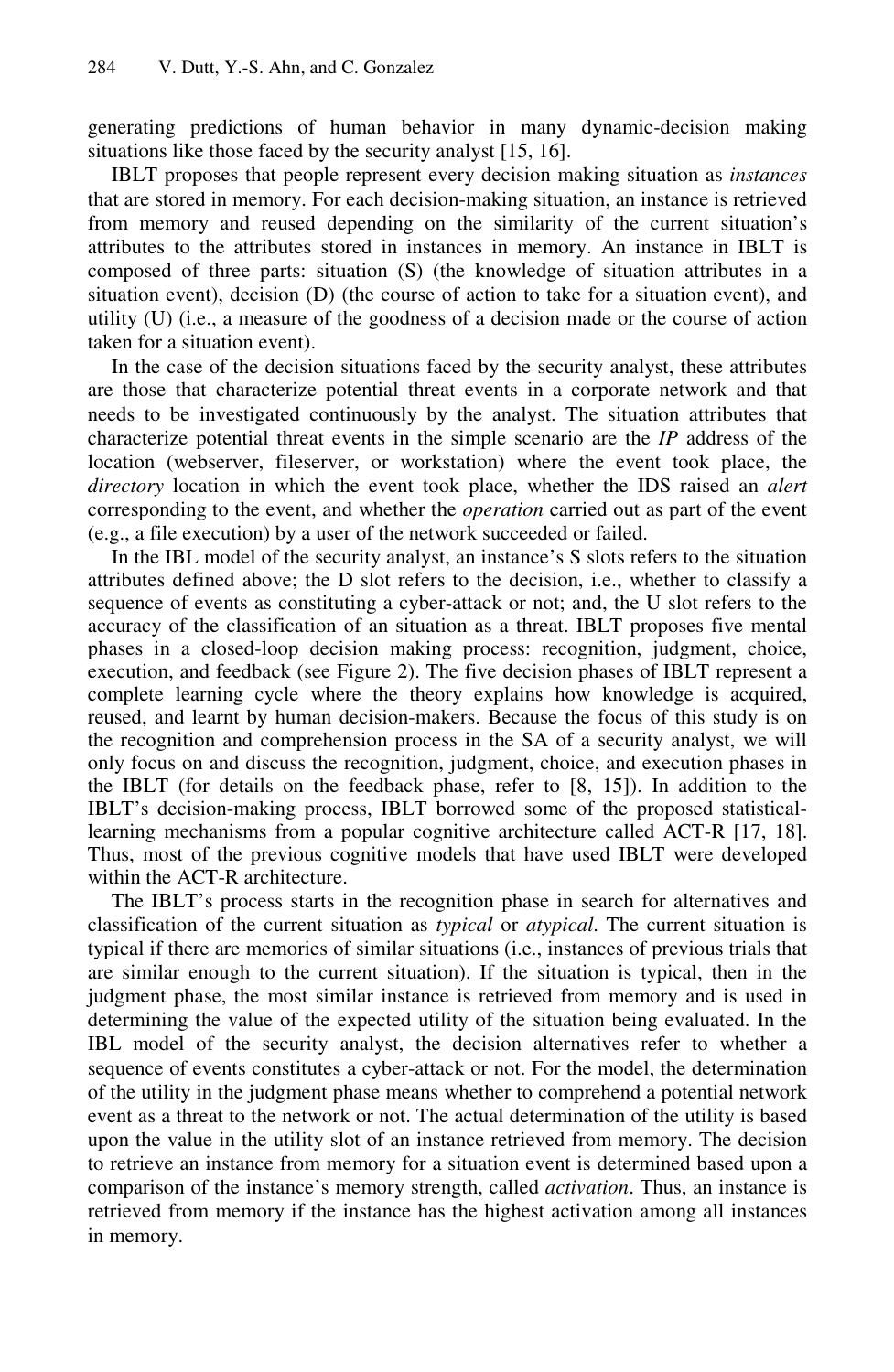

Fig. 2. The five phases of IBL theory (right) and an environment, i.e., a decision task with which a model developed according to the IBLT interacts (left).

However, if the situation event in the network is atypical (i.e., no instance similar to the situation event is found in memory), then a judgment heuristic rule is applied to determine the value of the utility of a new instance corresponding to a decision alternative. In the IBL model of the security analyst, we prepopulate the memory of a simulated analyst with certain instances to start with. These are assumed to be prestored experiences of past situations in the analyst's memory, and thus all situation events are treated by the model as typical.

Next, in the choice phase, a decision alternative is selected based upon the utility determined in the judgment phase (above). Thus, the choice phase in the IBL model of the security analyst consists of whether to classify a set of network events seen up to the current event in the scenario as constituting a cyber-attack, or whether to accumulate more evidence by further observing incoming situation events before s uch a classification could be made. According to IBLT, this decision is determined in the "necessity level" which represents a satisficing mechanism to stop search of the environment and be "satisfied" with the current evidence (e.g., the *satisficing* strategy) [19]. In the IBL model of the security analyst, we will call this parameter the "risk-tolerance level" ( (a free parameter) to represent the number of events the model has to classify as threats in the simple scenario before it classifies the scenario to constitute a cyber-attack. For the risk-tolerance level, each time the model classifies a situation event in the network as a threat (based upon retrieval of an instance from memory), a counter increments and signifies an accumulation of evidence in favor of a cyber-attack. If the value of the accumulated evidence (represented by the counter) becomes equal to the analyst's risk-tolerance level, the analyst will classify the scenario as a cyber-attack based upon the sequence of already observed network events; otherwise, the model will decide to continue obtaining more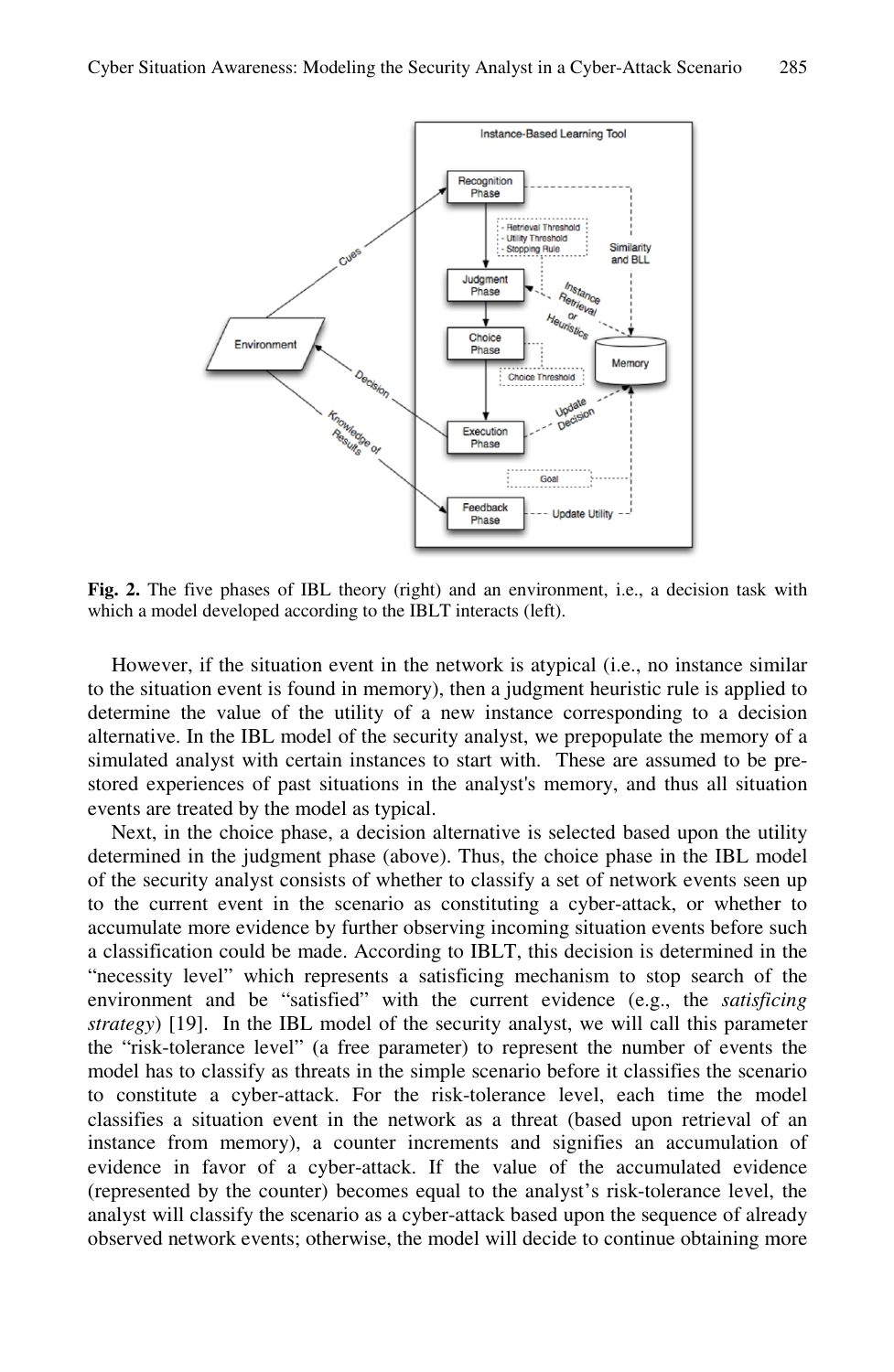information from the environment, and observe the next situation event in the network. We manipulate the risk-tolerance parameter in this study at different number of events 2, 4, or 6 (more details ahead). Regardless, the main outcome of the choice phase in the model is whether to classify a set of network events as a cyber-attack or not.

The choice phase in the model is also based upon a property of analyst to exhibit "inertia," i.e., simply not to decide to classify a sequence of observed network events as a cyber-attack due to lack of attention and continue to wait for the next situation event. The inertia in the model is governed by a free parameter called *probability of inertia* (Pinertia) [15, 20]. If the value of a random number derived from a uniform distribution between 0 and 1 is less than Pinertia, the model will choose to observe another event in the scenario and will not classify the sequence of already observed events as a cyber-attack; otherwise, the model will make a decision to classify the sequence of already observed events based upon the set risk-tolerance level. We assumed a default value of Pinertia at 0.3 (or 30%).

The choice phase is followed by the execution of the best decision alternative. The execution phase for the IBL model of the security analyst means either to classify a sequence of observed events as a cyber-attack and stop online operations in the company, or *not* to classify the sequence of events as a cyber-attack and to let the online operations of the company continue undisrupted.

In IBLT, the activation of an instance  $i$  in memory is defined using the ACT-R architecture's activation equation:

$$
A_i = B_i + \sum_{l=1}^{k} P_l \times M_{li} + \varepsilon_i \,. \tag{1}
$$

where,  $B_i$  is the base-level learning parameter and reflects the recency and frequency of the use of the *i*th instance since the time it was created, which is given by:

$$
B_i = ln\left(\sum_{t_i \in \{1, \dots, t-1\}} (t - t_i)^{-d}\right)
$$
 (2)

The frequency effect is provided by  $t-1$ , the number of retrieval of the  $i<sup>th</sup>$ instance from memory in the past. The recency effect is provided by  $t - t_i$ , i.e., the event since the  $t<sup>th</sup>$  past retrieval of the *i*th instance (in equation 2,  $t$  denotes the current event number in the scenario). The *d* is the decay parameter and has a default value of 0.5 in the ACT-R architecture and it is the value we assume for the IBL model of the security analyst.

.

The  $\sum_{l=1}^{k} P_l \times M_{li}$  summation is the similarity component and represents the mismatch between a situation event's attributes and the situation (S) slots of an instance  $i$  in memory. The  $k$  is the total number of attributes of a situation event that are used to retrieve the instance  $i$  from memory. In the IBL model of the security analyst, the value of  $k = 4$ , as in the simple scenario, there are 4 attributes that characterize a situation event in the network and that are also used to retrieve instances from memory. As mentioned above, these attributes are *IP*, *directory*, *alert*, and *operation* in an event. The match scale  $(P<sub>l</sub>)$  reflects the amount of weighting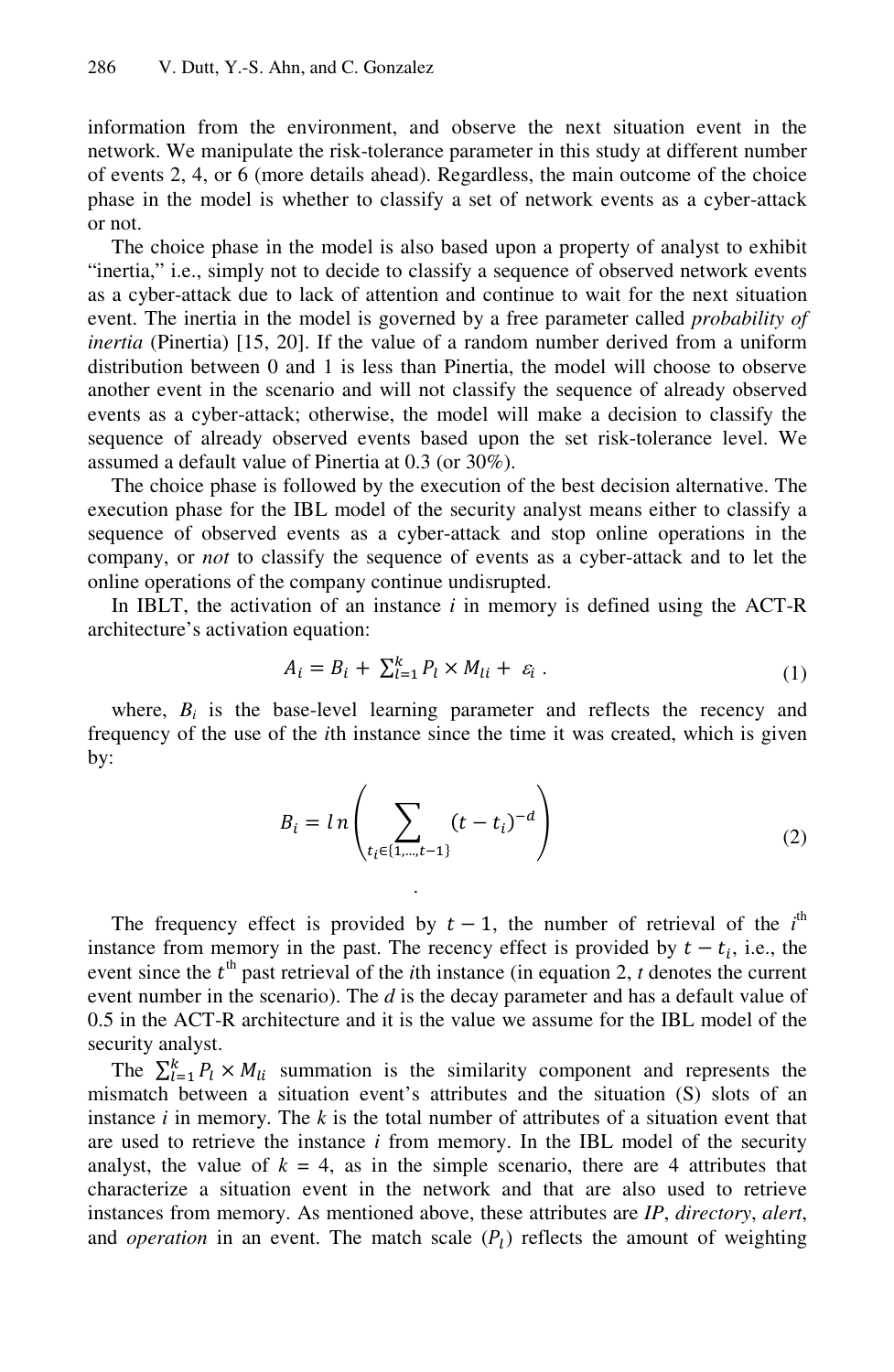given to the similarity between an instance *i*'s situation slot *l* and the corresponding situation event's attribute.  $P_l$  is generally a negative integer with a common value of -1.0 for all situation slots  $k$  of an instance  $i$ . We assume a value of  $-1.0$  for the  $P_i$  in the IBL model of the security analyst. The  $M_{li}$  or match similarities represents the similarity between the value *l* of a situation event's attribute that is used to retrieve instances from memory and the value in the corresponding situation slots of an instance  $i$  in memory. Typically,  $M_{ij}$  is defined using a squared distance between the situation event's attributes and corresponding situation slots in instances in memory [21]. Thus, in the IBL model of the security analyst,  $M_{ij}$  is equal to sum of squared differences between a situation event's attributes and the corresponding situation slots of an instance. In order to find the sum of these squared differences, the situation events' attributes and the values in the corresponding slots of instances in memory were coded using numeric codes. Table 1 shows the codes assigned to the SDU slots of instances in memory and the situation events' attributes in the simple scenario.

| <b>Attributes</b> | Values          | Codes                       |
|-------------------|-----------------|-----------------------------|
| IP $(S)$          | Webserver       |                             |
|                   | Fileserver      | $\mathcal{D}_{\mathcal{L}}$ |
|                   | Workstation     | 3                           |
| Directory $(S)$   | Missing value   | $-100$                      |
|                   | File X          |                             |
| Alert $(S)$       | Present         |                             |
|                   | Absent          |                             |
| Operation $(S)$   | Successful      |                             |
|                   | Unsuccessful    |                             |
| Decision (D)      | Cyber-attack    |                             |
|                   | No Cyber-attack |                             |
| Threat $(U)$      | <b>Yes</b>      |                             |
|                   | No              |                             |

**Table 1.** The coded values in the slots of an instance in memory and attributes of a situation event

Due to the  $\sum_{l=1}^{k} P_l \times M_{li}$  specification, instances that encode a similar situation to the current situation event's attributes, receive a less negative activation (in equation 1). In contrast, instances that encode a dissimilar situation to the current situation event's attributes receive a more negative activation.

Furthermore,  $\varepsilon_i$  is the noise value that is computed and added to an instance *i*'s activation at the time of its retrieval attempt from memory. The noise value is characterized by a parameter *s*. The noise is defined as,

$$
\varepsilon_i = s \times \ln\left(\frac{1 - \eta_i}{\eta_i}\right). \tag{3}
$$

where,  $\eta_i$  is a random draw from a uniform distribution bounded in [0, 1] for an instance *i* in memory. We set the parameter *s* in an IBL model to make it a part of the activation equation (equation 1). The *s* parameter has a default value of 0.25 in the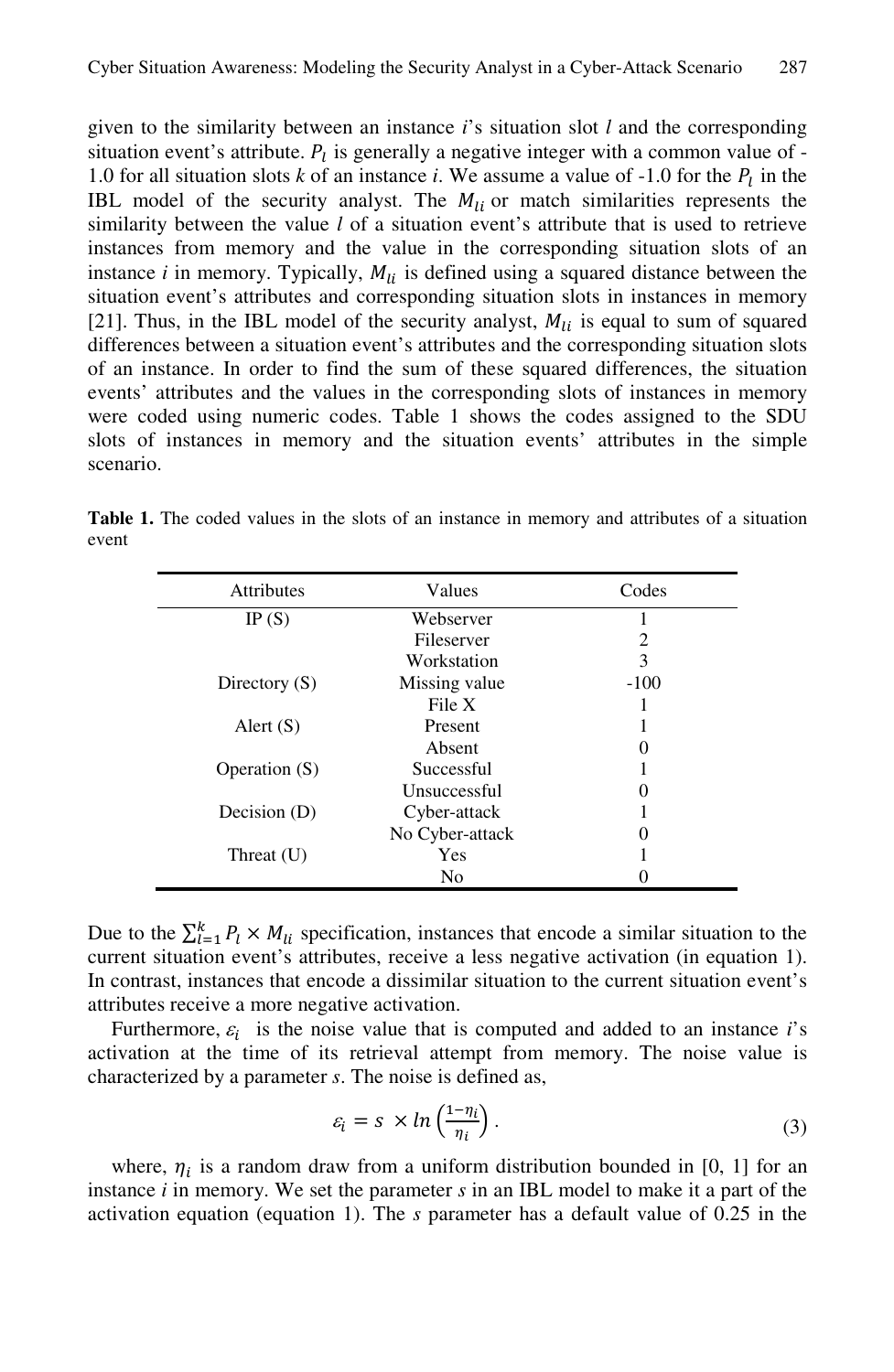ACT-R architecture and we assume the default value of s in the IBL model of the security analyst.

#### **5 Implementation and Execution of the IBL Model**

The IBL model of the security analyst was created using Matlab software (the Matlab representation has already been evaluated to work similarly to the ACT-R representation, see [22]). The IBL model of the security analyst goes over a sequence of 25 network events in the simple scenario (Figure 1). We pre-populated the memory of a simulated analyst in the model with instances encoding all possible sequences of network events based upon values of events' attributes. Some of these instances in memory contained a threat value as the utility and some which do not (more information below). Unbeknownst to the model (but known to the modeler), out of the 25 events in the scenario (mentioned above), there are 8 pre-defined threat events that are executed by an attacker outside the company [9-10]. For each event in the scenario, the IBL model uses equation  $1 - 3$ , to retrieve an instance that is most similar to the encountered event. Based upon the value of the utility slot of a retrieved instance, the situation event is classified as a threat or not a threat. Depending upon the inertia mechanism and the risk-tolerance level of a simulated analyst in the model, a decision is made to classify a sequence of observed events as a cyber-attack and stop company's online operations, or to let the company continue its online operations (no cyber-attack).

The IBL model was executed for a set of 500 repeated simulated trials of the same scenario where each simulated trial made the model to process 25 situation events in the network. For each set of 500 simulated trials, we manipulated the mix of threat and non-threat instances in memory of a simulated analyst, i.e., experience of the analyst, and the risk-tolerance level of the analyst.

The mix of threat and non-threat instances in the IBL model's memory could be one of the following three kinds: ambivalent analyst (Ambi): 50% of threat instances and 50% non-threat instances for each situation event in the scenario; an extra-careful analyst (Extra): 75% of threat instances and 25% of non-threat instances for each situation event in the scenario; and, a less-careful analyst (Less): 25% of threat instances and 75% of non-threat instances for each situation event in the scenario. The risk-tolerance level of analyst was manipulated as the following three levels: low (2 events out of a possible 25 event need to be classified as threats before the analyst classifies a sequence of observed events as cyber-attack); medium (4 events out of a possible 25 event to be classified as threats before the analyst classifies a sequence of observed events as cyber-attack); and, High (6 events out of a possible 25 event to be classified as threats before the analyst classifies a sequence of observed events as cyber-attack).

We wanted to derive predictions of the effect of the above manipulations in the IBL model upon the performance of the analyst. The performance of a simulated analyst was measured using the accuracy and timeliness of the analyst. The accuracy was evaluated using two different cyber-SA metrics, recall and precision, and the timeliness was evaluated in the model using a single timeliness cyber-SA metric [5]. Recall is the percent of events correctly detected as threats out of the total number of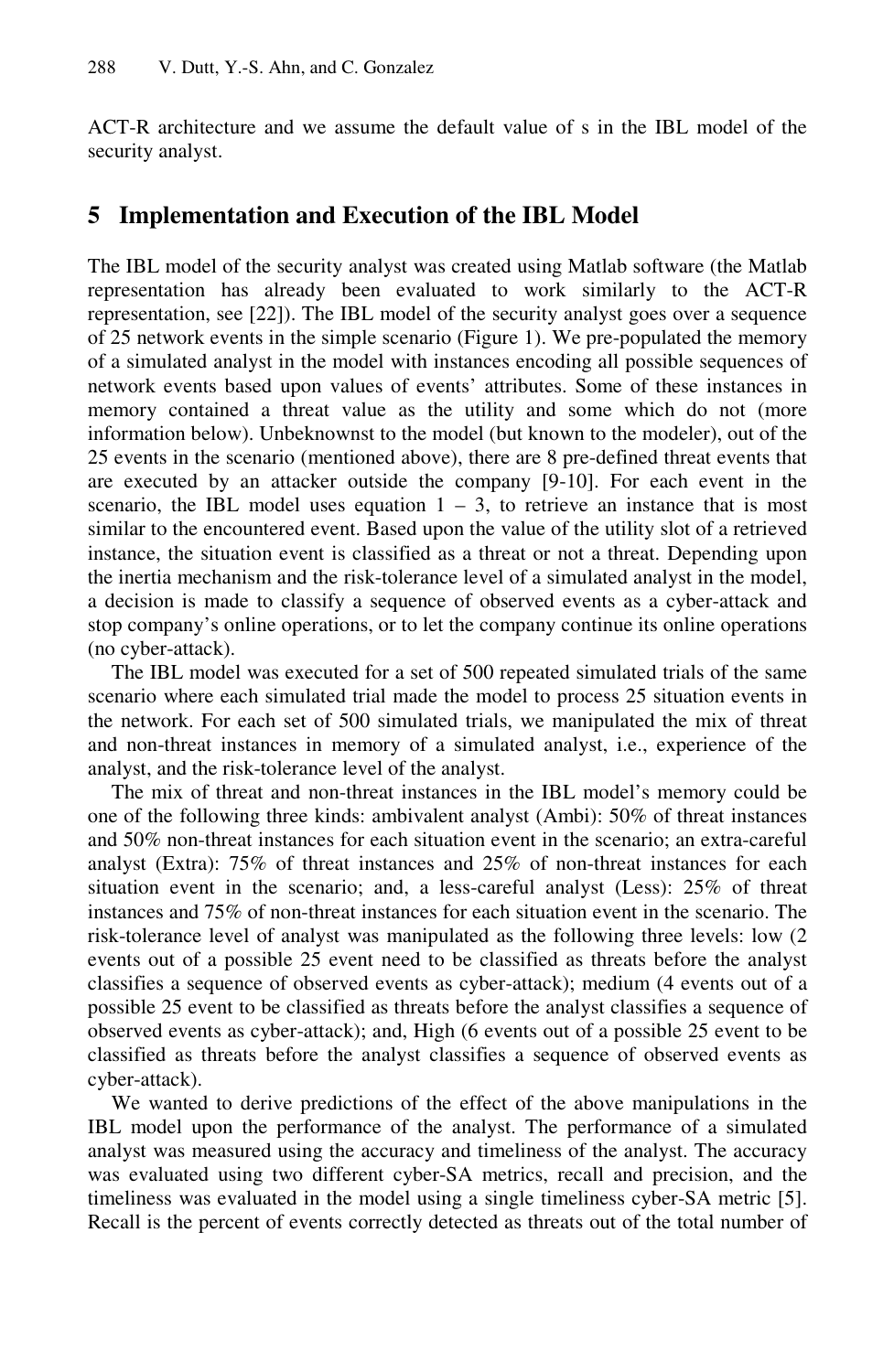known threat events observed by the model before the model stopped (Recall is the same as hit rate in Signal Detection Theory). Precision is percentage of events correctly detected as threats out of the total number of threat events detected by the model before the model stopped. Timeliness is 100%-percentage of events, out of a total 25, after which the model stops and classifies the scenario to be a cyber-attack (the timeliness could be defined as the number of events out of 25, but defining it as a percentage allows us to compare it to other two SA measures). We expected best performance for the IBL model representing an extra-careful analyst with a low risktolerance, and the worst performance for the IBL model representing a less-careful analyst with a high risk-tolerance. This is because an extra-careful analyst with a low risk-tolerance will be classifying network events more cautiously as constituting a cyber-attack compared to a less-careful analyst with a high risk-tolerance.

### **6 Results**

Figure 3 shows the predictions from the IBL model of the effects of manipulating the memory and the risk-tolerance upon the performance of the security analyst. Generally, as per our expectation, an extra-careful analyst with a low risk-tolerance did better on all three performance measures compared to a less-careful analyst with a high risk-tolerance. Furthermore, risk-tolerance and memory seem to impact all three performance measures; however, the Precision is always smaller than the Recall and Timeliness measures and this observation is to do with the fact that a model that is able to retrieve more threat instances from memory not necessarily retrieves them correctly, i.e., retrieve a threat instance from memory that *always* corresponds to a network threat event. Also, the effect of memory appears to be more impacting that the risk-tolerance of the analyst.

### **7 Discussion**

In this paper, we have proposed that computational models based on the IBLT can be used to make predictions of the SA of a security analyst. Particularly, the model can make concrete predictions of the level of recall, precision, and timeliness of the security analyst given some level of experience (in memory) and risk-tolerance.

We created an IBL model of the analyst for a simple scenario of a typical islandhopping cyber-attack. Then, using the scenario, we evaluated the performance of a simulated analyst on three commonly used measures of cyber-SA. These measures are based upon accuracy of analyst (Precision and Recall) and the timeliness of the analyst (Timeliness). Our results reveal that both the risk-tolerance level of an analyst and the mix of threat and non-threat instances in analyst's memory affect the analyst's cyber SA with the effect of the analyst's experiences (in memory) slightly more impacting compared to analyst's risk-tolerance. The less impact of the risk-tolerance factor compared to memory could be due to the nature of IBL models that are strongly dependent upon retrieval of instances from memory to make choice decisions.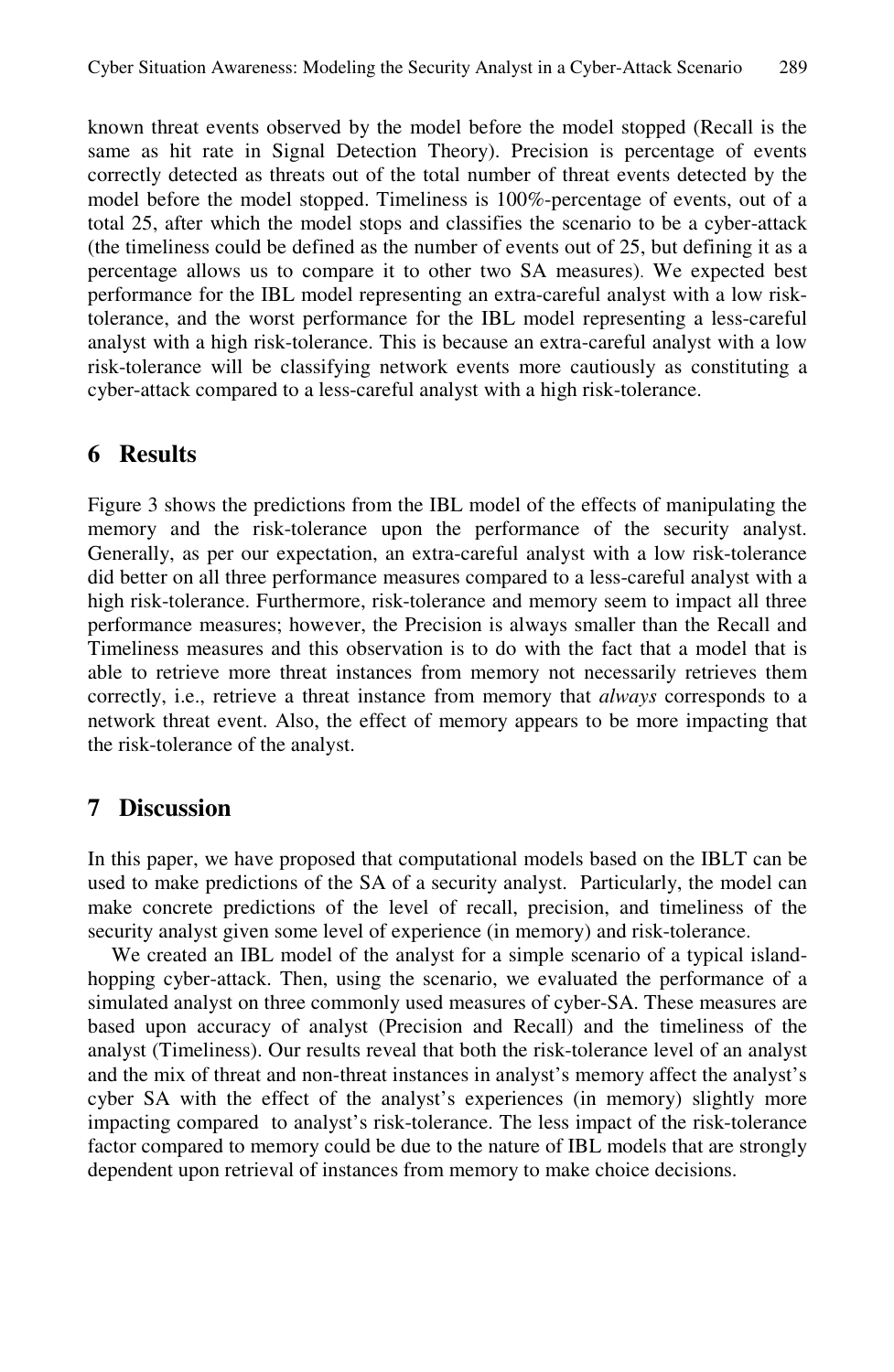

**Fig. 3.** (A) The interaction effect of memory and risk-tolerance on cyber SA of an analyst. (B) The effect of memory alone on cyber SA of an analyst. (C) The effect of risk-tolerance alone on cyber SA of an analyst. A greater percentage on all three cyber SA measures is more desirable as it makes the simulated analyst more efficient.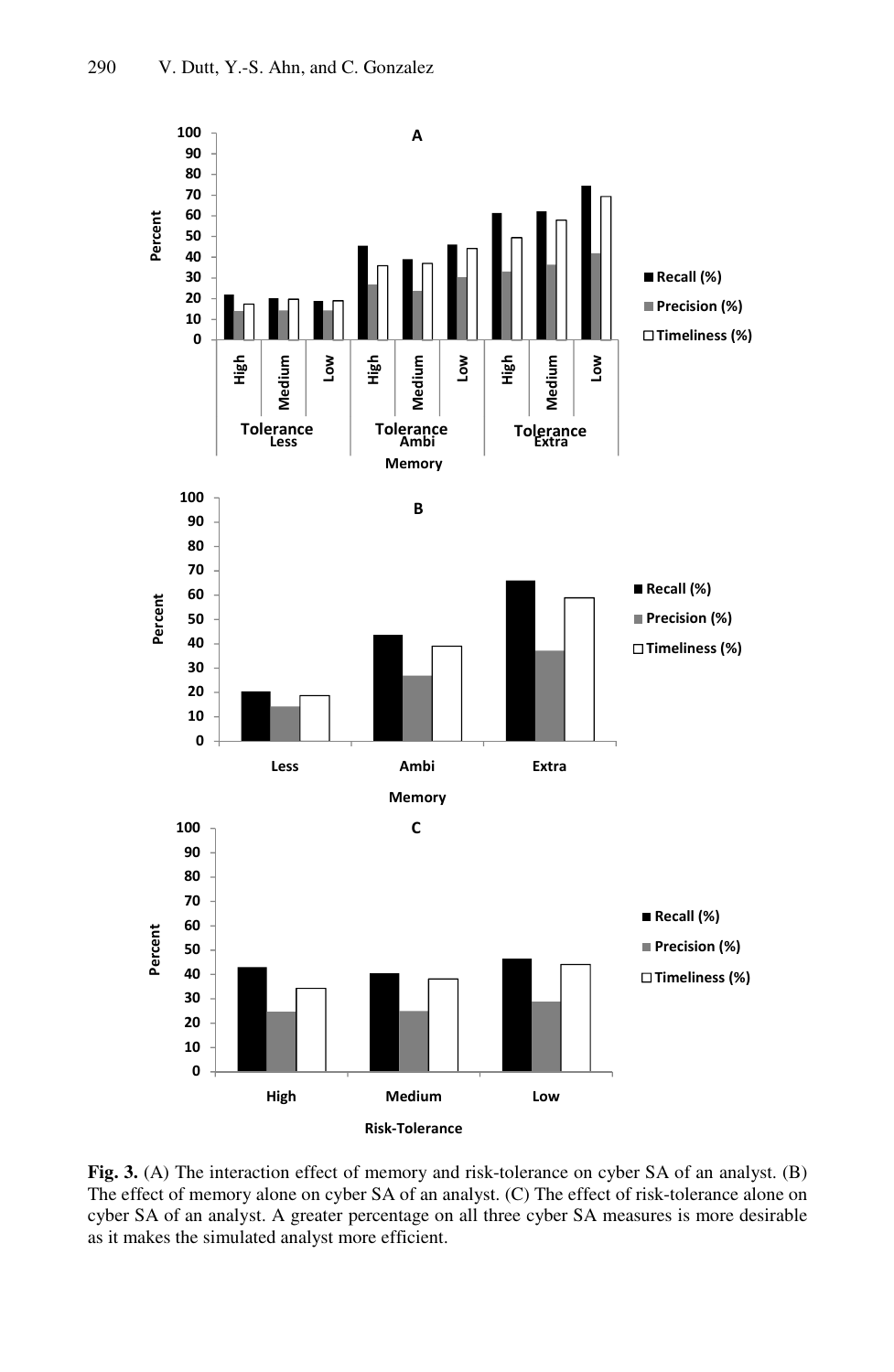When the simulated analyst is less-careful, then for any situation event the model has only a 25% chance of retrieving threat instances and 75% chance of it retrieving non-threat instances. As a consequence, the model has a lesser chance to classify actual threats in the simple scenario as threats and it takes more time for the model to accumulate evidence that is more than the risk-tolerance level (decreasing the Timeliness). However, when the simulated analyst is more-careful, then for any situation event there is a 75% chance of the model retrieving threat instances and 25% chance of it retrieving non-threat instances. As a consequence, the model has a greater chance to classify actual threats in the simple scenario as threats and it takes less time for the model to accumulate evidence that is equal to the risk-tolerance level (increasing the Timeliness).

The important aspect of the model is the fact that although the Recall and Timeliness increase as a direct function of the ability of the model to retrieve threat instances from the memory and its risk-tolerance, there is not a substantial increase in model's Precision when either of the two factors is favorable (Figure 3 A, B, and C). The slow increase in Precision is expected because a model that is able to retrieve more threat instances from memory and is less risk-tolerant, might not necessarily be more precise in its actions. However, there is still an increase in Precision with a manipulation of both factors and this suggests that making a security analyst less risktolerant as well as extra-careful might help increase the job-efficiency of the analyst. These are only some of the many predictions that the IBL model is able to make regarding the Cyber-SA of human analysts.

Although the current model is able to make precise predictions, these need to be validated with human data, i.e., observed behavior from a human security analyst operating in the simple scenario. We plan to run laboratory studies in the near future to assess human behavior in this simple scenario. An experimental approach will allow us to validate our model predictions and improve the relevance of the model and assumptions made in it on its free parameters. In these experimental studies, we believe that some of the interesting factors to manipulate would include the experiences of the human analyst (stored in memory). One method we have thought currently is to make the analyst read examples of more and less threat scenarios before the analyst participates in the act of detecting cyber-attacks in the simple scenario. Also, we plan to record the risk-taking and risk-averse behavior of the analyst in the study to control for the risk-tolerance factor. Thus, our next goal will be to validate the predictions from the IBL model.

If our model is able to represent the Cyber-SA of human analysts accurately, this model would have significant potential to contribute towards the design of training and decision support tools for security analysts.

#### **Acknowledgements**

This research was a part of a Multidisciplinary University Research Initiative Award (MURI; # W911NF-09-1-0525) from Army Research Office for a research project on Cyber Situation Awareness. We would like to thank Hau-yu Wong, Dynamic Decision Making Laboratory, for help with editorial work in the paper.